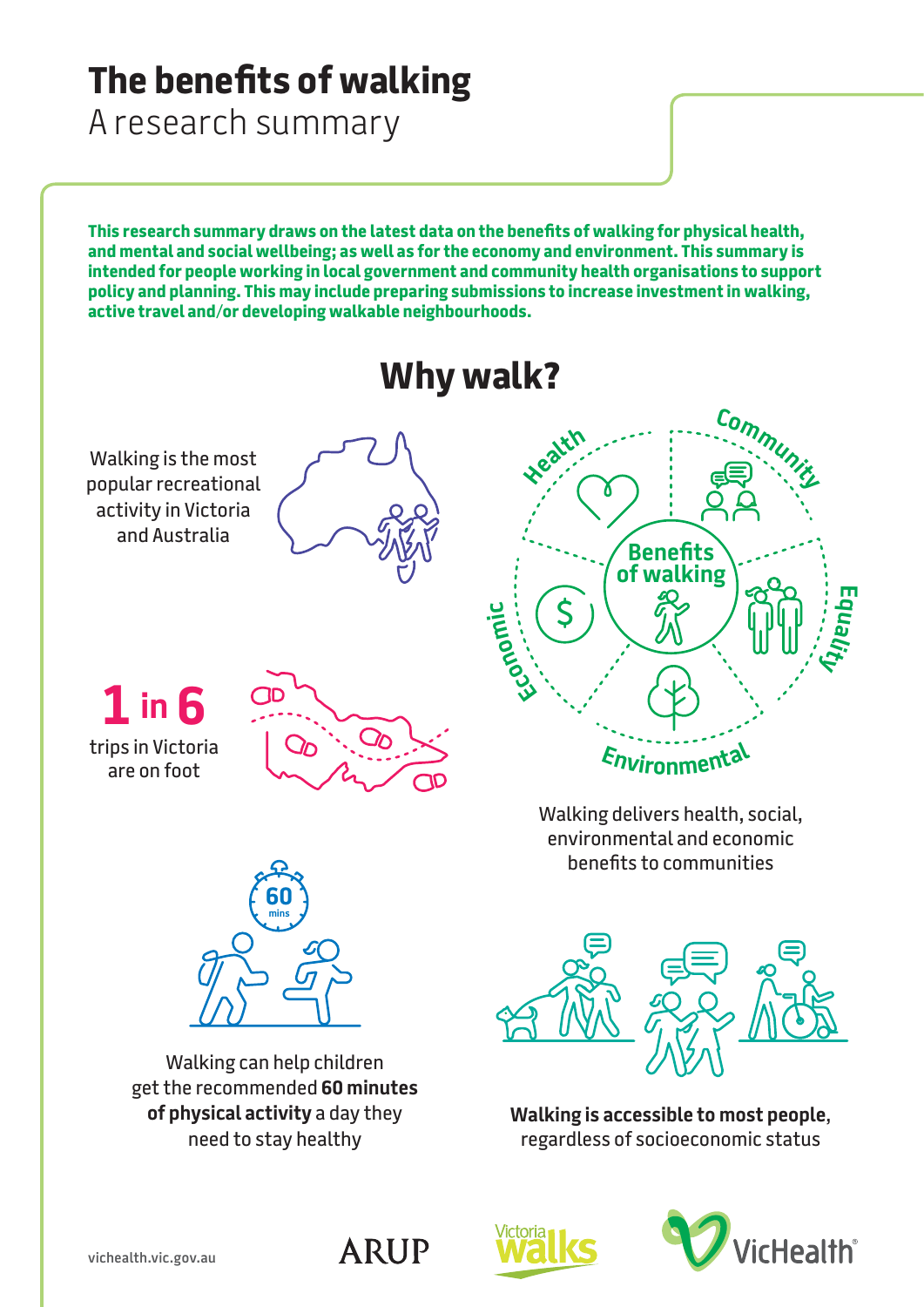Over a million Victorians walk each year for recreation, making it the most popular recreational activity in Victoria.

Walking is both functional and recreational. In Victoria, one in six weekday trips is made on foot, and walking accounts for 2.36 million weekday trips compared to 1.61 million trips on public transport.

Walking provides a range of health and social benefits. Just 30 minutes of walking per day can alleviate a range of health concerns and costs associated with inactivity, obesity and chronic disease.

Walking is the most popular recreational activity in Victoria and Australia



**1 in 6**  trips in Victoria are on foot



#### **AN INACTIVE NATION**

Australians are increasingly falling short of meeting physical activity guidelines. Just over half the adult population is considered insufficiently active for good health. Alarmingly, this problem extends to our children and young people. Only 30 per cent of 2 to 17 year-olds meet the World Health Organization's (WHO) physical activity recommendation for health of at least 60 minutes of moderate- to vigorous-intensity physical activity daily.

Physical inactivity has been identified as the fourth leading risk factor for global mortality, causing an estimated 3.2 million deaths. In economic terms, physical inactivity costs the Australian economy \$13.8 billion, including healthcare, productivity and mortality costs.

The burden of physical inactivity is 1.7 times higher for people from low socioeconomic groups than those in the highest socioeconomic group.

Our lack of physical activity is associated with an increase in the number of Australians who are overweight. Currently, almost 2 in 3 Australians are either overweight or obese, and those levels are expected to rise.

Obesity and weight problems are estimated to cost the Australian economy \$56.6 billion annually.

WHO recommends 150 minutes of moderate intensity aerobic physical activity a week for adults. Walking for 30 minutes each day is a good way to meet these guidelines. An active lifestyle is critical to reducing the global burden of inactivity, obesity and chronic disease.

# **Health and social benefits of walking**

#### **Disease and weight management**

Walking helps with weight management, with studies showing that walking three kilometres thrice weekly can reduce weight by half a kilo over three weeks.

Excess weight is a risk factor for cardiovascular disease, type 2 diabetes, musculoskeletal conditions and some cancers.

If Australians increased physical activity by just 10 per cent through walking, this would result in 6,000 fewer incidents of disease and 2000 fewer deaths.

In economic terms, we would gain 114,000 working days and reduce healthcare costs by \$96 million per year.

#### **Mental wellbeing**

Walking has been clearly linked with a range of mental health benefits. In contrast, car dependency (relying on a car for transport) has been linked with feelings of isolation, which is a major risk factor for depression.

Physically active people have up to **30% reduced risk** of becoming depressed



A UK study, for example, showed that physically active people have up to a 30 per cent reduced risk of becoming depressed. Other studies have shown that regular walking can reduce both anxiety and depression.

Walking has been linked to improvements in happiness, self-esteem, mood and sleep quality.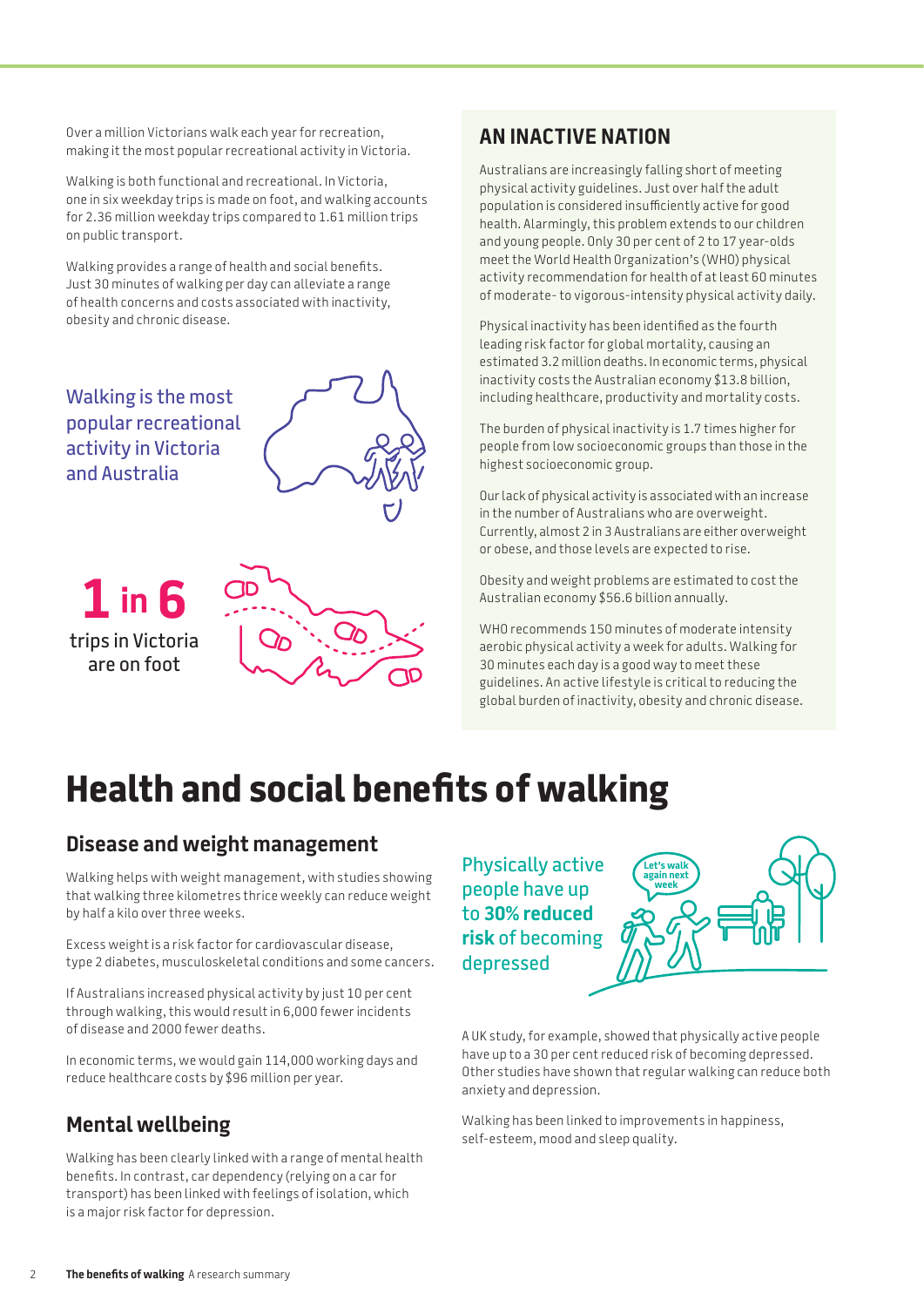#### **Independence and improved health for the elderly**

Almost half a million Victorians aged 55 and over walk for recreation and sport. Elderly people are more likely to walk than any other form of exercise.

Australia is an ageing population. This trend will increase the demand for health services, and associated costs. Walking can reduce the demand on health services. Cardiovascular exercise improves endurance and reduces breathlessness and fatigue in the elderly. Regular walking can halve the number of people over 45 who fracture their hip. It can also prevent common conditions like osteoarthritis and osteoporosis.

As a low-impact activity, walking is an accessible form of exercise for those with mobility issues.

Walking also exposes older people to opportunities for socialisation, and may encourage personal mobility and independence.

Walking is a critical element of leading a healthy, independent and social life.

#### **Confidence and independence for children**

Our cities and communities should also support independent mobility for children. Ideally, children need a walkable environment where they are able to gain confidence and learn the skills required for independent travel.



Children who regularly walk to school are more fit and active, and these trips to and from school help meet their recommended target of 60 minutes of exercise a day. Walking also helps children to get to know their local community and meet and play with other children in their neighbourhood, increasing their social confidence and independence.

Walking can help children get the recommended **60 minutes of physical activity** a day they need to stay healthy



Walking and physical activity is particularly important for children with additional needs. This includes children with ADHD, with research finding that a walk in the park can be as beneficial as some of the most popular medication options.

## **Social connection**

A walkable environment can help foster a sense of social connection and community within cities and neighbourhoods. People who walk are more likely to engage in conversation and develop friendships – particularly when car dependency is decreased.

One study found that people living in areas with only 2,000 vehicles in use per day were three times more likely to have more friends than those living in areas with 16,000 vehicles in use per day.

#### **Closing the gap on social disadvantage**

Walking is the only form of exercise that is accessible to most people across the socioeconomic spectrum. Many people who are economically or socially disadvantaged rely on walking. Investment in safe and convenient walking options (such as well-lit, reinforced footpaths) is critical for those who most need it.

People who are economically disadvantaged are often forced to live in outer suburbs and/or low-density housing areas. Because of a lack of local infrastructure and transport options in these areas, many residents are dependent on cars, resulting in less time and opportunity for physical activity and incidental exercise, such as walking to public transport.

Being car-dependent can also increase economic inequity. Car-dependent households spend 50 per cent more on transport than households who can access and use multiple forms of transport.

Giving marginalised populations equitable access to infrastructure and walking opportunities provides an economic benefit to individuals and the whole community. The city of Portland (USA) has saved \$1 billion because its residents drive 20 per cent less than the rest of the nation.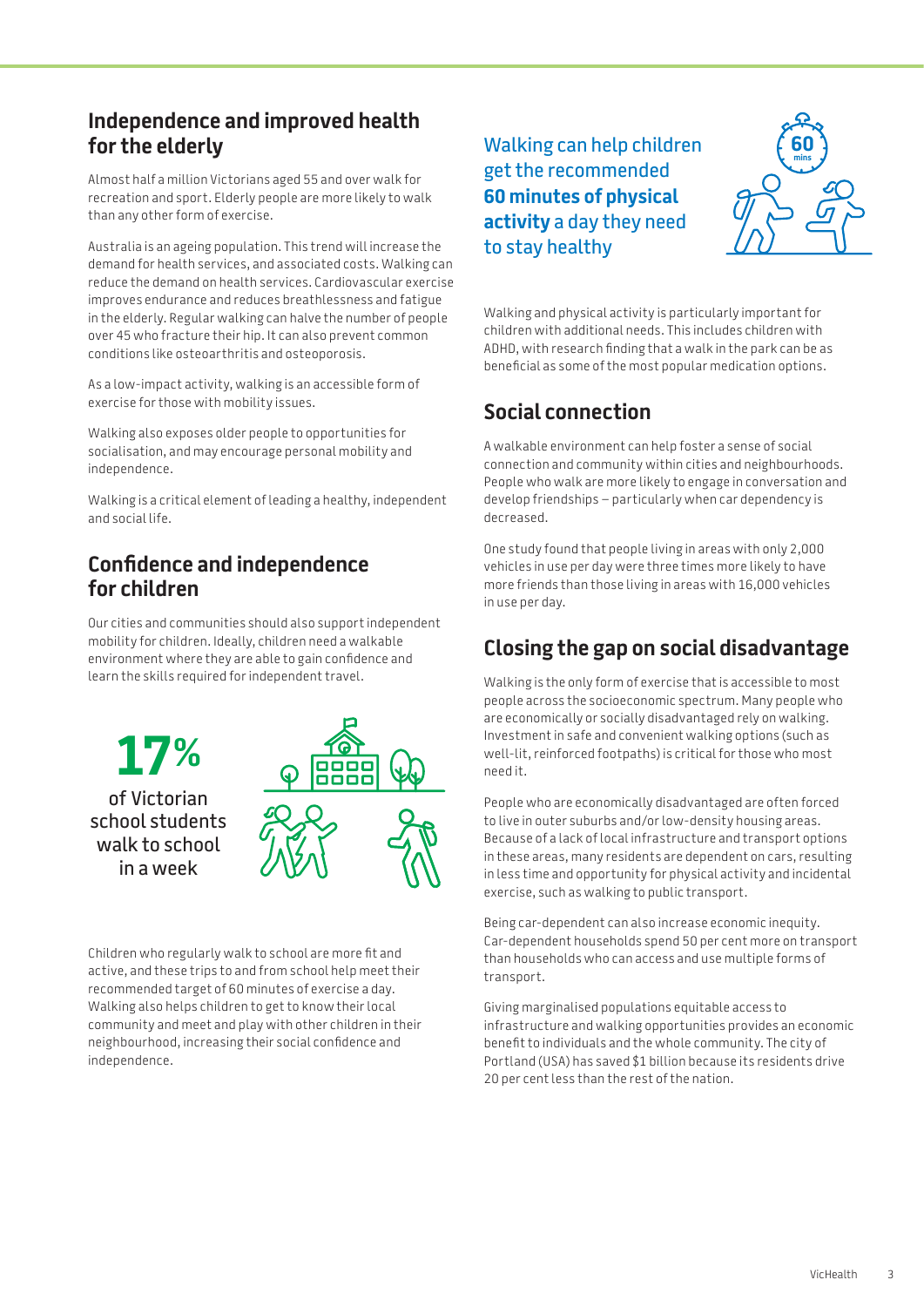#### **Increased exercise opportunities for women**

Walking is a very popular form of exercise for women. More than 55 per cent of women participate in walking on a weekly basis, compared to 47 per cent of men. This difference is even more obvious for people aged 18–54. Women in this age group are twice as likely as men to participate in recreational walking.



Women aged 18–54 are twice as likely as men to take part in non-sport physical activities such as walking

Nonetheless, according to the Organisation for Economic Cooperation and Development (OECD) Better Life index, Australia has the worst gender inequality rating for feelings of safety when walking home alone at night—63 per cent of women don't feel safe walking home at night compared to just 27 per cent of men.

When women feel unsafe walking alone at night, their opportunities for physical activity decrease. One UK study showed that when people feel safe walking at night, their likelihood of walking at least five times a week increases by 70 per cent.

### **Improved perceptions of safety**

Communities that provide walkable environments increase the perceived and actual safety for their residents. For example, having a high number of people on the streets or in walkways increases people's perception of safety and confidence, particularly after dark.

Investing in walkable communities also has benefits when it comes to pedestrian injuries and fatalities. In New York City, the introduction of 'traffic calming' measures such as improved signage, reduced injuries to pedestrians by 67 per cent.

# **Environmental and economic benefits of walking**

### **Environmental**

With the world confronted by a global climate change crisis, walking offers many benefits to the environment.

In Australia, transportation contributes 16 per cent of Australia's total emissions. Substituting walking for shorter car trips would reduce the consumption of fossil fuels and vehicle emissions and would also improve air quality. Currently with 1 billion people globally exposed to air pollution each year.

### **Economic development**

If people in Melbourne and Geelong substituted 50 per cent of short, private vehicle trips (trips under 1 km) for walking, this would result in 2.4 million more walking trips each week and \$165 million in savings to the economy (associated with decongestion, health, vehicle operating costs, infrastructure savings and environmental benefits).

This is true also of trips to work. Each person who walks 20 minutes to work and back provides \$8.48 to the economy in benefits.

Getting people off the road also saves the economy by reducing traffic congestion. Currently, time spent in traffic costs the Australian economy nearly \$16.5 billion in travel delay costs. This figure is expected to rise to \$10.2 billion in Melbourne alone by 2030.

Investment in walking infrastructure produces higher returns than rail or road. Studies show that every \$1 spent on walking interventions, such as improving the quality of pedestrian experience, leads to a benefit of \$13.

Walking interventions also improve local trading. Walkable environments encourage people to go into shops, increasing trading by up to 40 per cent and rents by 20 per cent. Increased retail spending also improves land value. The introduction of pedestrian plazas in New York City increased sales by 172 per cent.

Areas with high levels of pedestrian activity also tend to have higher perceived safety and accessibility, which in turn generates economic return. One study found that investment in a walkable environment can increase annual office rents by US \$9/A\$13 per square foot, retail rents by US\$7/A\$10 per square foot and home rents by US\$82/\$A\$119 per square foot.